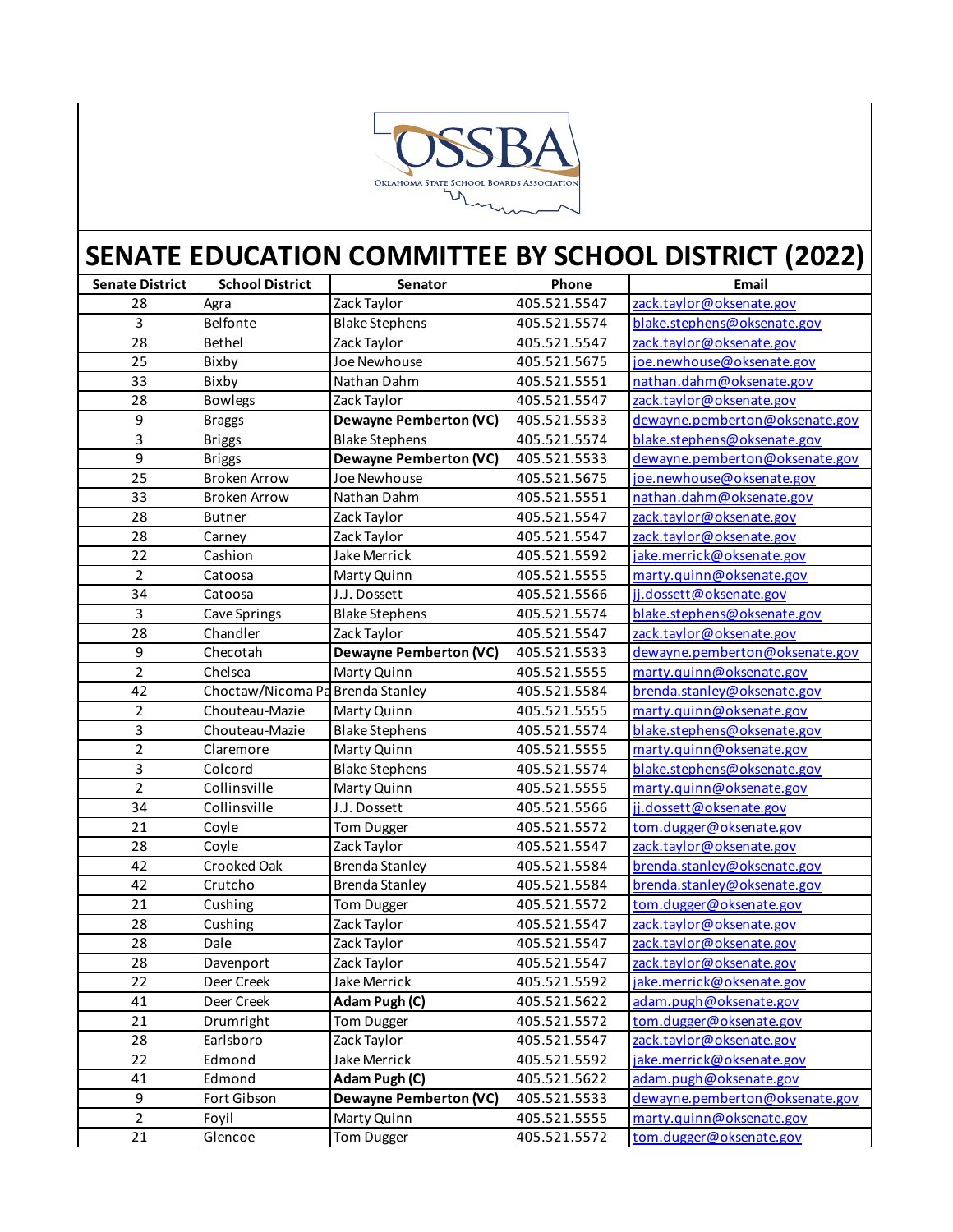

| <b>Senate District</b> | <b>School District</b> | Senator                       | Phone        | Email                          |
|------------------------|------------------------|-------------------------------|--------------|--------------------------------|
| 3                      | Grandview              | <b>Blake Stephens</b>         | 405.521.5574 | blake.stephens@oksenate.gov    |
| 9                      | Grandview              | <b>Dewayne Pemberton (VC)</b> | 405.521.5533 | dewayne.pemberton@oksenate.gov |
| 3                      | Grove                  | <b>Blake Stephens</b>         | 405.521.5574 | blake.stephens@oksenate.gov    |
| 28                     | Harrah                 | Zack Taylor                   | 405.521.5547 | zack.taylor@oksenate.gov       |
| 9                      | Haskell                | <b>Dewayne Pemberton (VC)</b> | 405.521.5533 | dewayne.pemberton@oksenate.gov |
| 9                      | Hilldale               | <b>Dewayne Pemberton (VC)</b> | 405.521.5533 | dewayne.pemberton@oksenate.gov |
| $\overline{2}$         | Inola                  | Marty Quinn                   | 405.521.5555 | marty.quinn@oksenate.gov       |
| 3                      | Inola                  | <b>Blake Stephens</b>         | 405.521.5574 | blake.stephens@oksenate.gov    |
| 3                      | Jay                    | <b>Blake Stephens</b>         | 405.521.5574 | blake.stephens@oksenate.gov    |
| $\overline{25}$        | Jenks                  | Joe Newhouse                  | 405.521.5675 | joe.newhouse@oksenate.gov      |
| 35                     | Jenks                  | Jo Anna Dossett               | 405.521.5624 | joanna.dossett@oksenate.gov    |
| 41                     | Jones                  | Adam Pugh (C)                 | 405.521.5622 | adam.pugh@oksenate.gov         |
| 28                     | Justice                | Zack Taylor                   | 405.521.5547 | zack.taylor@oksenate.gov       |
| $\overline{2}$         | Justus-Tiawah          | Marty Quinn                   | 405.521.5555 | marty.quinn@oksenate.gov       |
| 3                      | Kansas                 | <b>Blake Stephens</b>         | 405.521.5574 | blake.stephens@oksenate.gov    |
| 3                      | Keys                   | <b>Blake Stephens</b>         | 405.521.5574 | blake.stephens@oksenate.gov    |
| 9                      | Keys                   | <b>Dewayne Pemberton (VC)</b> | 405.521.5533 | dewayne.pemberton@oksenate.gov |
| 3                      | Leach                  | <b>Blake Stephens</b>         | 405.521.5574 | blake.stephens@oksenate.gov    |
| 33                     | Liberty                | Nathan Dahm                   | 405.521.5551 | nathan.dahm@oksenate.gov       |
| 28                     | Little Axe             | Zack Taylor                   | 405.521.5547 | zack.taylor@oksenate.gov       |
| 3                      | Locust Grove           | <b>Blake Stephens</b>         | 405.521.5574 | blake.stephens@oksenate.gov    |
| 3                      | Lowrey                 | <b>Blake Stephens</b>         | 405.521.5574 | blake.stephens@oksenate.gov    |
| 28                     | Luther                 | Zack Taylor                   | 405.521.5547 | zack.taylor@oksenate.gov       |
| 41                     | Luther                 | Adam Pugh (C)                 | 405.521.5622 | adam.pugh@oksenate.gov         |
| 28                     | Macomb                 | Zack Taylor                   | 405.521.5547 | zack.taylor@oksenate.gov       |
| $\overline{3}$         | Maryetta               | <b>Blake Stephens</b>         | 405.521.5574 | blake.stephens@oksenate.gov    |
| 28                     | Maud                   | Zack Taylor                   | 405.521.5547 | zack.taylor@oksenate.gov       |
| 28                     | McLoud                 | Zack Taylor                   | 405.521.5547 | zack.taylor@oksenate.gov       |
| 28                     | Meeker                 | Zack Taylor                   | 405.521.5547 | zack.taylor@oksenate.gov       |
| 42                     | Mid-Del City           | <b>Brenda Stanley</b>         | 405.521.5584 | brenda.stanley@oksenate.gov    |
| 42                     | Moore                  | <b>Brenda Stanley</b>         | 405.521.5584 | brenda.stanley@oksenate.gov    |
| 21                     | Morrison               | Tom Dugger                    | 405.521.5572 | tom.dugger@oksenate.gov        |
| 3                      | Moseley                | <b>Blake Stephens</b>         | 405.521.5574 | blake.stephens@oksenate.gov    |
| 21                     | Mulhall-Orlando        | Tom Dugger                    | 405.521.5572 | tom.dugger@oksenate.gov        |
| 9                      | Muskogee               | <b>Dewayne Pemberton (VC)</b> | 405.521.5533 | dewayne.pemberton@oksenate.gov |
| 22                     | Mustang                | Jake Merrick                  | 405.521.5592 | jake.merrick@oksenate.gov      |
| 28                     | New Lima               | Zack Taylor                   | 405.521.5547 | zack.taylor@oksenate.gov       |
| 28                     | North Rock Creek       | Zack Taylor                   | 405.521.5547 | zack.taylor@oksenate.gov       |
| 21                     | Oak Grove              | Tom Dugger                    | 405.521.5572 | tom.dugger@oksenate.gov        |
| 28                     | Oak Grove              | Zack Taylor                   | 405.521.5547 | zack.taylor@oksenate.gov       |
| 41                     | Oakdale                | Adam Pugh (C)                 | 405.521.5622 | adam.pugh@oksenate.gov         |
| 3                      | Oaks Mission           | <b>Blake Stephens</b>         | 405.521.5574 | blake.stephens@oksenate.gov    |
| 21                     | Oilton                 | <b>Tom Dugger</b>             | 405.521.5572 | tom.dugger@oksenate.gov        |
| 22                     | Okarche                | Jake Merrick                  | 405.521.5592 | jake.merrick@oksenate.gov      |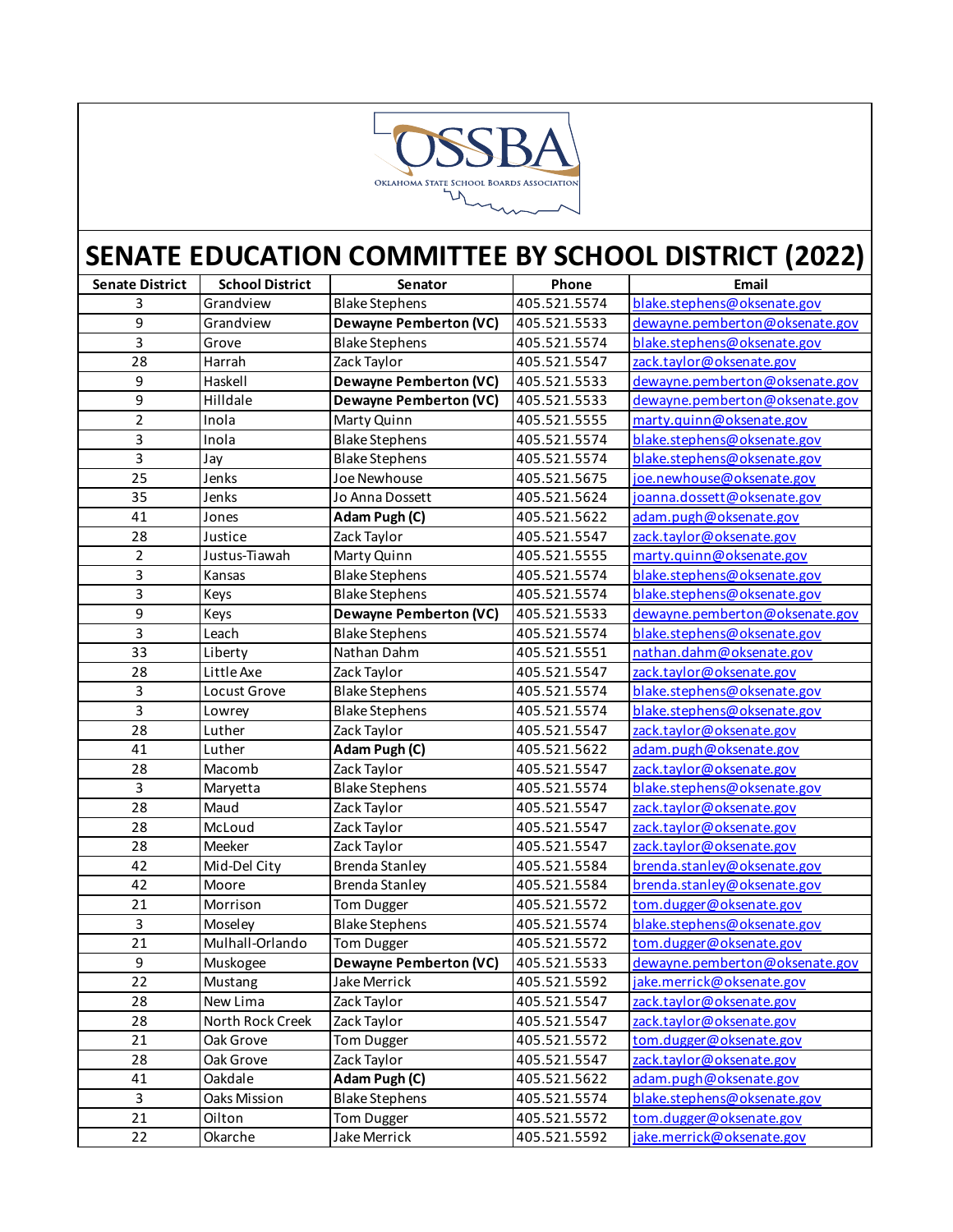

| <b>Senate District</b> | <b>School District</b> | Senator                       | Phone        | Email                          |
|------------------------|------------------------|-------------------------------|--------------|--------------------------------|
| 40                     | Oklahoma City          | Carri Hicks                   | 405.521.5543 | Carri.Hicks@oksenate.gov       |
| 41                     | Oklahoma City          | Adam Pugh (C)                 | 405.521.5622 | adam.pugh@oksenate.gov         |
| 42                     | Oklahoma City          | <b>Brenda Stanley</b>         | 405.521.5584 | brenda.stanley@oksenate.gov    |
| 9                      | Oktaha                 | <b>Dewayne Pemberton (VC)</b> | 405.521.5533 | dewayne.pemberton@oksenate.gov |
| 2                      | Oologah-Talala         | Marty Quinn                   | 405.521.5555 | marty.quinn@oksenate.gov       |
| $\overline{2}$         | Osage                  | Marty Quinn                   | 405.521.5555 | marty.quinn@oksenate.gov       |
| $\overline{2}$         | Owasso                 | Marty Quinn                   | 405.521.5555 | marty.quinn@oksenate.gov       |
| 34                     | Owasso                 | J.J. Dossett                  | 405.521.5566 | jj.dossett@oksenate.gov        |
| 28                     | Paden                  | Zack Taylor                   | 405.521.5547 | zack.taylor@oksenate.gov       |
| 3                      | Peavine                | <b>Blake Stephens</b>         | 405.521.5574 | blake.stephens@oksenate.gov    |
| 3                      | Peggs                  | <b>Blake Stephens</b>         | 405.521.5574 | blake.stephens@oksenate.gov    |
| 21                     | Perkins-Tryon          | Tom Dugger                    | 405.521.5572 | tom.dugger@oksenate.gov        |
| 28                     | Perkins-Tryon          | Zack Taylor                   | 405.521.5547 | zack.taylor@oksenate.gov       |
| 22                     | Piedmont               | Jake Merrick                  | 405.521.5592 | jake.merrick@oksenate.gov      |
| 28                     | Prague                 | Zack Taylor                   | 405.521.5547 | zack.taylor@oksenate.gov       |
| $\overline{2}$         | Pryor                  | Marty Quinn                   | 405.521.5555 | marty.quinn@oksenate.gov       |
| 3                      | Pryor                  | <b>Blake Stephens</b>         | 405.521.5574 | blake.stephens@oksenate.gov    |
| 40                     | Putnam City            | Carri Hicks                   | 405.521.5543 | Carri.Hicks@oksenate.gov       |
| 21                     | Ripley                 | Tom Dugger                    | 405.521.5572 | tom.dugger@oksenate.gov        |
| 3                      | Rocky Mountain         | <b>Blake Stephens</b>         | 405.521.5574 | blake.stephens@oksenate.gov    |
| 3                      | Salina                 | <b>Blake Stephens</b>         | 405.521.5574 | blake.stephens@oksenate.gov    |
| 28                     | Seminole               | Zack Taylor                   | 405.521.5547 | zack.taylor@oksenate.gov       |
| 2                      | Sequoyah               | Marty Quinn                   | 405.521.5555 | marty.quinn@oksenate.gov       |
| 3                      | Shady Grove            | <b>Blake Stephens</b>         | 405.521.5574 | blake.stephens@oksenate.gov    |
| $\boldsymbol{9}$       | Shady Grove            | <b>Dewayne Pemberton (VC)</b> | 405.521.5533 | dewayne.pemberton@oksenate.gov |
| 28                     | Shawnee                | Zack Taylor                   | 405.521.5547 | zack.taylor@oksenate.gov       |
| 34                     | Skiatook               | J.J. Dossett                  | 405.521.5566 | jj.dossett@oksenate.gov        |
| 28                     | South Rock Creek       | Zack Taylor                   | 405.521.5547 | zack.taylor@oksenate.gov       |
| 34                     | Sperry                 | J.J. Dossett                  | 405.521.5566 | jj.dossett@oksenate.gov        |
| 21                     | Stillwater             | Tom Dugger                    | 405.521.5572 | tom.dugger@oksenate.gov        |
| 3                      | Stilwell               | <b>Blake Stephens</b>         | 405.521.5574 | blake.stephens@oksenate.gov    |
| 28                     | Strother               | Zack Taylor                   | 405.521.5547 | zack.taylor@oksenate.gov       |
| 28                     | Stroud                 | Zack Taylor                   | 405.521.5547 | zack.taylor@oksenate.gov       |
| 3                      | Tahlequah              | <b>Blake Stephens</b>         | 405.521.5574 | blake.stephens@oksenate.gov    |
| $\overline{9}$         | Tahlequah              | <b>Dewayne Pemberton (VC)</b> | 405.521.5533 | dewayne.pemberton@oksenate.gov |
| 28                     | Tecumseh               | Zack Taylor                   | 405.521.5547 | zack.taylor@oksenate.gov       |
| 3                      | Tenkiller              | <b>Blake Stephens</b>         | 405.521.5574 | blake.stephens@oksenate.gov    |
| 25                     | Tulsa                  | Joe Newhouse                  | 405.521.5675 | joe.newhouse@oksenate.gov      |
| 33                     | Tulsa                  | Nathan Dahm                   | 405.521.5551 | nathan.dahm@oksenate.gov       |
| 34                     | Tulsa                  | J.J. Dossett                  | 405.521.5566 | jj.dossett@oksenate.gov        |
| 35                     | Tulsa                  | Jo Anna Dossett               | 405.521.5624 | joanna.dossett@oksenate.gov    |
| 3                      | <b>Turkey Ford</b>     | <b>Blake Stephens</b>         | 405.521.5574 | blake.stephens@oksenate.gov    |
| 25                     | Union                  | Joe Newhouse                  | 405.521.5675 | joe.newhouse@oksenate.gov      |
| 33                     | Union                  | Nathan Dahm                   | 405.521.5551 | nathan.dahm@oksenate.gov       |